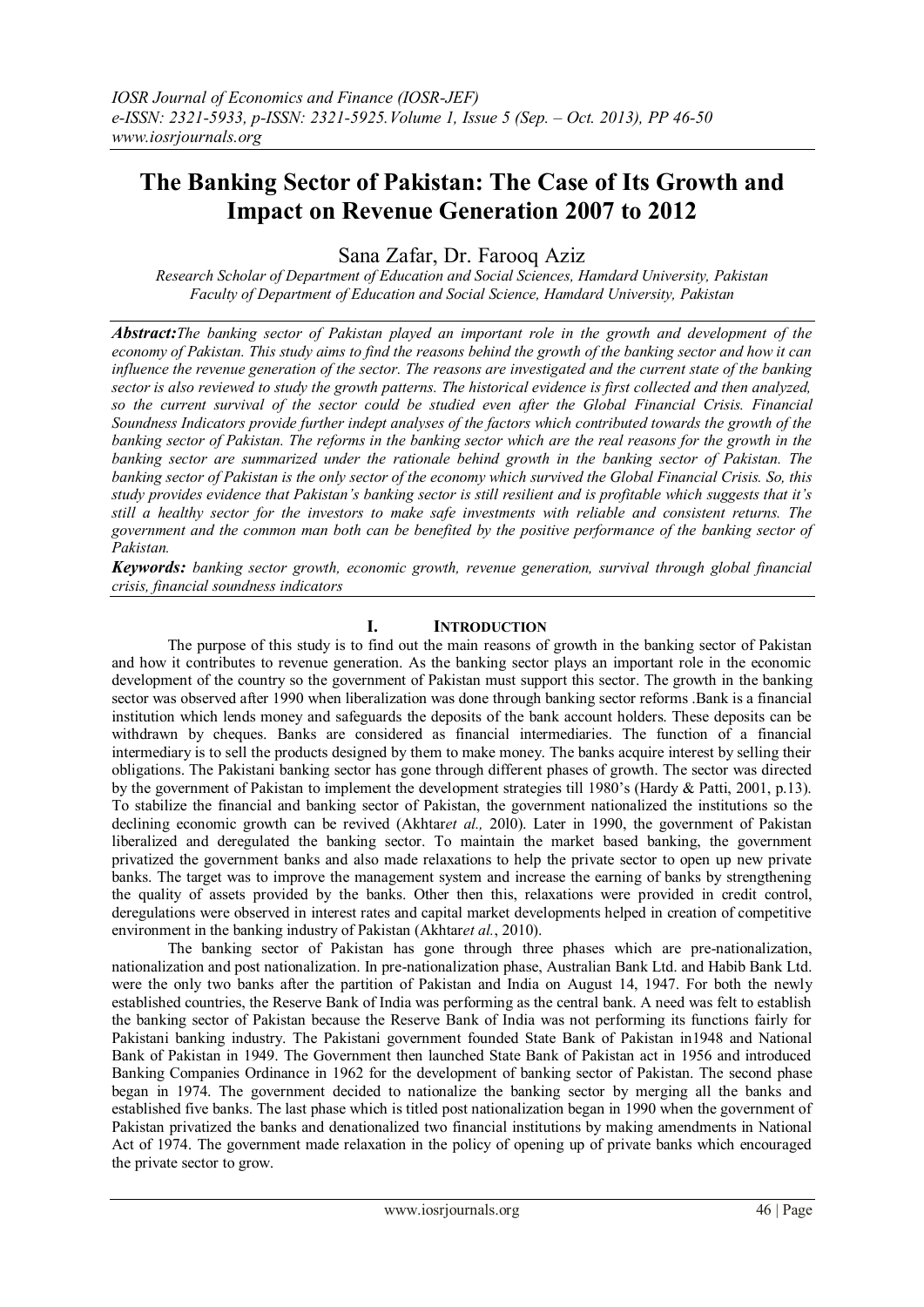The Pakistani banking industry encompasses nationalized commercial banks, private banks, public sector banks, foreign banks, Islamic banks, specialized banks and microfinance banks. There are some companies in Pakistan which are working as banks so the financial sector can develop along with economic growth. In 1993, 33 commercial banks were functioning out of which 19 were foreign and 14 were local banks. By the end of 2001, the number of commercial banks increased to 43, out of which 19 were foreign banks and 24 were local banks ( Akhtar*et al.,*2010). In 2010, the number of bank branches reached 9,348 which comprised of 25 domestic private banks, five public commercial banks, four specialized banks and six foreign banks(Khalabat, 2011, para 8). At present, the State Bank of Pakistan is regulating 46 banks which comprise of 39 local banks and seven foreign banks. The local banks comprise of four specialized banks, five public sector banks, five Islamic banks, eight microfinance banks and 17 private banks (State Bank of Pakistan, 2012). This indicates that the banking sector of Pakistan is growing rapidly. This research paper will contribute towards the body of knowledge of the banking sector of Pakistan. It will provide guidelines for the banking sector and it will be helpful for the government of Pakistan to formulate economic policies. Moreover, this research will help other researchers in the field. This research paper not only examines the reasons of growth in the banking sector of Pakistan but also examines the financial soundness indicators which are the real reasons of growth in the banking sector.

# **II. RESEARCH OBJECTIVES**

The main objective of this study is to investigate the factors which contributed towards growth in the banking sector of Pakistan and how it influenced the revenue generation of the banks. The specific objectives of this research are as follows.

- i. Historical evidences are provided to study the developments in the banking sector of Pakistan.
- ii. Current overview of the banking sector is provided.
- iii. Main reasons are investigated to study the rapid growth in the banking sector of Pakistan.
- iv. To measure the impact of revenue generation by banks in Pakistan.

# **III. LITERATURE REVIEW**

Before the partition of Pakistan and India in 1947, the banking in Pakistan was dominated by the British banks (Ghazanfar, 2011). Only two banks were located in Pakistan's territory at the time of independence with total deposited amount of 880.0 million (Qayyum, 2007). Some banks of Pakistan faced liquidation and the payments were not made to the depositors (Ghazanfar, 2011). Steps were taken to handle such issues and to establish the banking industry of Pakistan. In 1948, State Bank of Pakistan was established (Qayyum, 2007). The operating domestic bank branches were only 25 out of 195(Ghazanfar, 2011). The State Bank of Pakistan focused on promoting the banking industry so trade and commerce can be promoted in the country (Shirazi, 2010). The State Bank of Pakistan supported Habib Bank Limited, National Bank of Pakistan and Allied Bank Limited to achieve this objective (Khalabat, 2011). The National Bank of Pakistan was established in 1949(Qayyum& Anwar, 2011). Agriculture Development Bank and Industrial Development Bank of Pakistan were the most outstanding establishments during the period of 60's and 70's (Ghazanfar, 2011). In 1961, both these financial institutions were established. The number of banks grew in Pakistan and reached to 14 with 3323 offices were established in Pakistan and 74 offices were in foreign countries (Shirazi, 2010).

# **3.1 Phases of Banking in Pakistan**

# **3.1.1 Nationalization of Banks**

The banking industry of Pakistan progressed rapidly after 1974(Shirazi, 2010). In 1974, the nationalization policy was announced by the government which was aimed at promoting welfare by distributing credit to all classes of the society and develops the economy of Pakistan by using the capital which was in the hands of few bankers (Ghazanfar, 2011). This policy was designed because of the Bank Nationalization Act (Shirazi, 2010). According to this act, six banks were established by merging thirteen commercial banks (e.gHabib Bank Limited, Standard Bank Limited, Commerce Bank Limited, Muslim Commercial Bank Limited, United Bank Limited, Allied Bank Limited, Australia Bank Limited, Bank of Bahawalpur Limited, Premium Bank Limited, Pak Bank Limited, Sarhad Bank Limited, Punjab Provincial Cooperative Bank Limited and Lahore Commercial Limited). The six banks were National Bank of Pakistan, United Bank Limited, Habib Bank Limited, Muslim Commercial Bank Limited and Allied Bank Limited (Khalabat , 2011). The Pakistan Banking Council was established in 1974 which coordinated the functions of nationalized commercial banks (Shirazi, 2010). The nationalization of banks is divided into three phases (Ghazanfar, 2011). Bank Bhahawalpur was merged with National Bank of Pakistan in the first phase. Premier Bank Limited was consolidated with Muslim Commercial Bank. Sarhad Bank Limited and Pak Bank Limited were combined with Allied Bank. In second phase, Commerce Bank Limited was combined with United Bank Limited. In third phase, Standard Bank Limited was fused with Habib Bank Limited.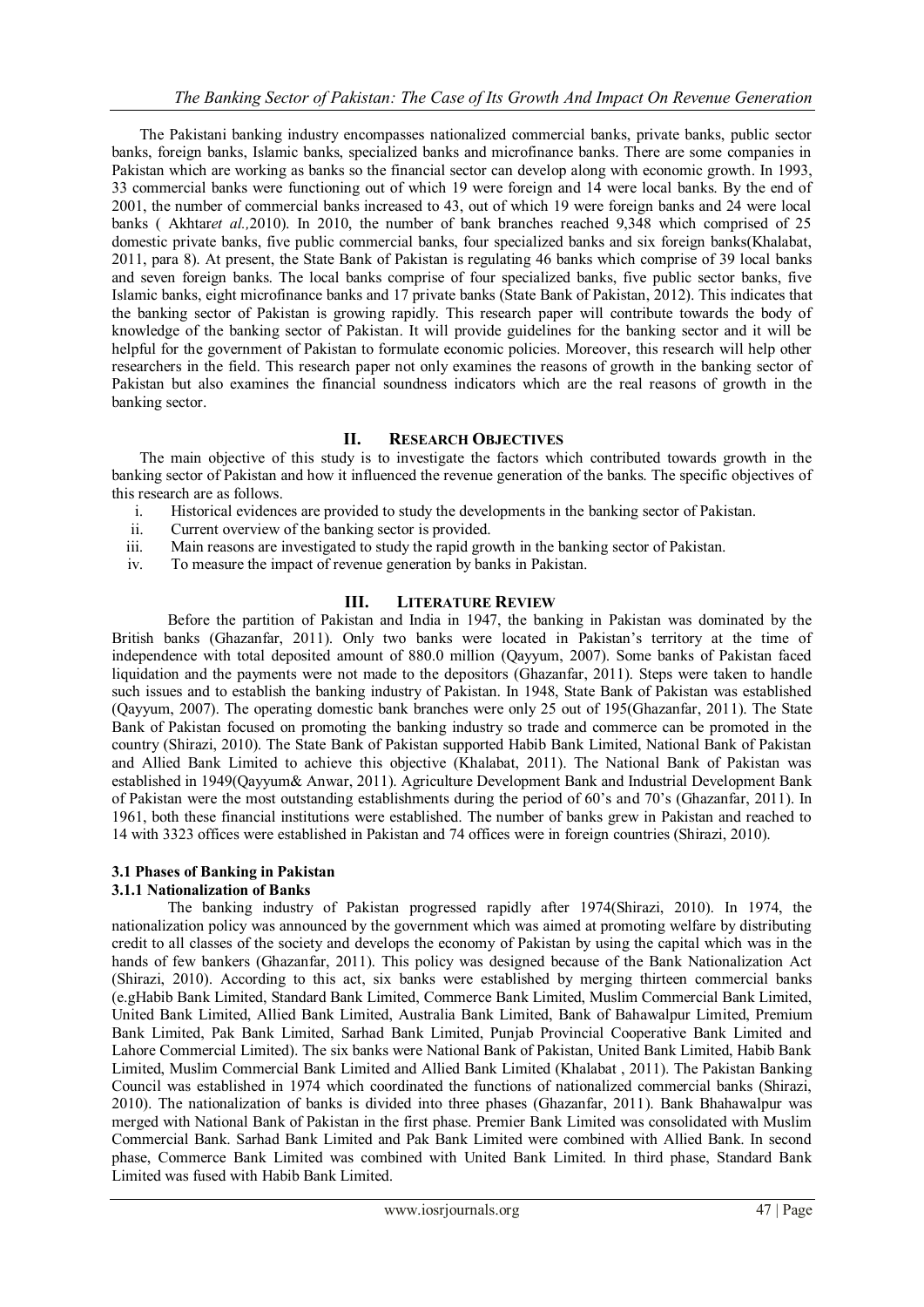# **3.1.2 Post Nationalization Period**

The banking sector of Pakistan continued to grow but it was mainly benefitting the politicians and the government (Khalabat, 2011). Political influence affected the period of 1980 to 1990 in which the hiring of board of directors and chief operating officers was not done on merit (Qayyum, 2007). Corruption was at its peak in this era, as loans were taken which were not contributing towards the growth of the banking industry (Khalabat, 2011). In 1981, Islamic banking was introduced which focused on interest free banking. Interest free loans were introduced and were given to farmers, students and fishermen (Khan, 2008). Financial schemes were introduced which Hire and Purchase were Financing, Musharika Financing and Modaraba Financing (Shahid et al., 2010).

#### **3.1.3 Privatization of Banks**

Nationalization Act 1991 was modified to benefit the banking sector of Pakistan (Bonnaccorsi& Hardy, 2005). A total of 23 banks were founded (Kemal, 2000). Domestic licenses were issued to 10 banks (Khalabat, 2011). Muslim Commercial bank was denationalized (Khalid, 2006). In 1993, the ownership of Allied bank was transferred to its employees (Khalabat, 2011). In 1997, four banks were still operating under the control of the government. These banks were facing challenges from 27 foreign banks and 21 domestic banks (Khalid, 2006). The privatization played a positive role by managing the interest rates and abolished the credit ceilings (Khalabat, 2011). Due to these changes the government loan rates were set according to market rates and the government securities were auctioned (Khalid, 2006).

#### **3.1.4 Post Privatization**

After privatization, the regularity powers were restored because of modifications in Banking Companies Ordinance 1962 and Bank of Pakistan Act 1956(Ghazanfar, 2011). This resulted in improved internal controls, banks supervision and corporate governance (Khalabat, 2011, para 7). Small and Medium Enterprise (SME) finance, consumer and mortgage finance was encouraged. Due to liberalized policies of banking, the financial sector improved.

# **IV. CURRENT STATE OF BANKING SECTOR OF PAKISTAN**

Pakistan's banking industry has proved to be playing a supportive role in growth and development of the economy of Pakistan. According to the State Bank of Pakistan Act, the system of banking is running under a two-tier pattern concept in which it includes commercial banks, specialized banks, state owned banks, microfinance banks, development finance institutions and Islamic banks. By end June 2010, the number of commercial banks in Pakistan's banking industry increased to 36. Out of which 25 were private banks, seven were foreign banks and four were public banks. Besides these banks, four specialized banks were also operating with 9,087 braches in different cities. In addition, six Islamic banks were also operating.

In the same year, Industrial & Commercial Bank and Sindh Bank were issued licenses. Opportunities were created by the former bank in the field of trade and finance with the help of Chinese companies which were working in Pakistan. The latter bank created opportunities in the field of agriculture. According to the statistics of State Bank of Pakistan (2013), the banking industry is comprised of multicultural nature of banks and financial institutions. There are 39 commercial banks, 11 microfinance banks, 7 Islamic banks, 5 nationalized scheduled banks, 4 specialized banks, one central bank and 1 housing finance company.

# **V. RATIONAL BEHIND GROWTH IN THE BANKING SECTOR OF PAKISTAN 5.1 Economic Development and Performance of the Banking Sector of Pakistan**

To make the banking sector more resilient and competitive, some structural changes were made by the State Bank of Pakistan. As the banking sector of Pakistan played an important role in the growth and economic development of Pakistan, certain questions were raised which asked for the justification of the reforms in the banking sector.

- i. Why banking sector of Pakistan need healthy performing banks.<br>ii. How the State Bank of Pakistan help in improving the performan
- How the State Bank of Pakistan help in improving the performance of banks.
- iii. How the State Bank of Pakistan policies are supported by the government.
- iv. How the reforms in the banking sector help the depositors, businessmen and the common man.

The growth in the banking sector is directly linked with the economic growth and development of the country. So, reforms introduced in 1990 played an important role in generating revenue for the banking sector. The reforms were needed because banking sector is the only sector which survives the economic shocks.

# **5.2 Removal of Restriction on Consumer Finance**

The restrictions which were imposed by the State Bank of Pakistan were removed and banks were given more liberty to offer a variety of consumer finance products.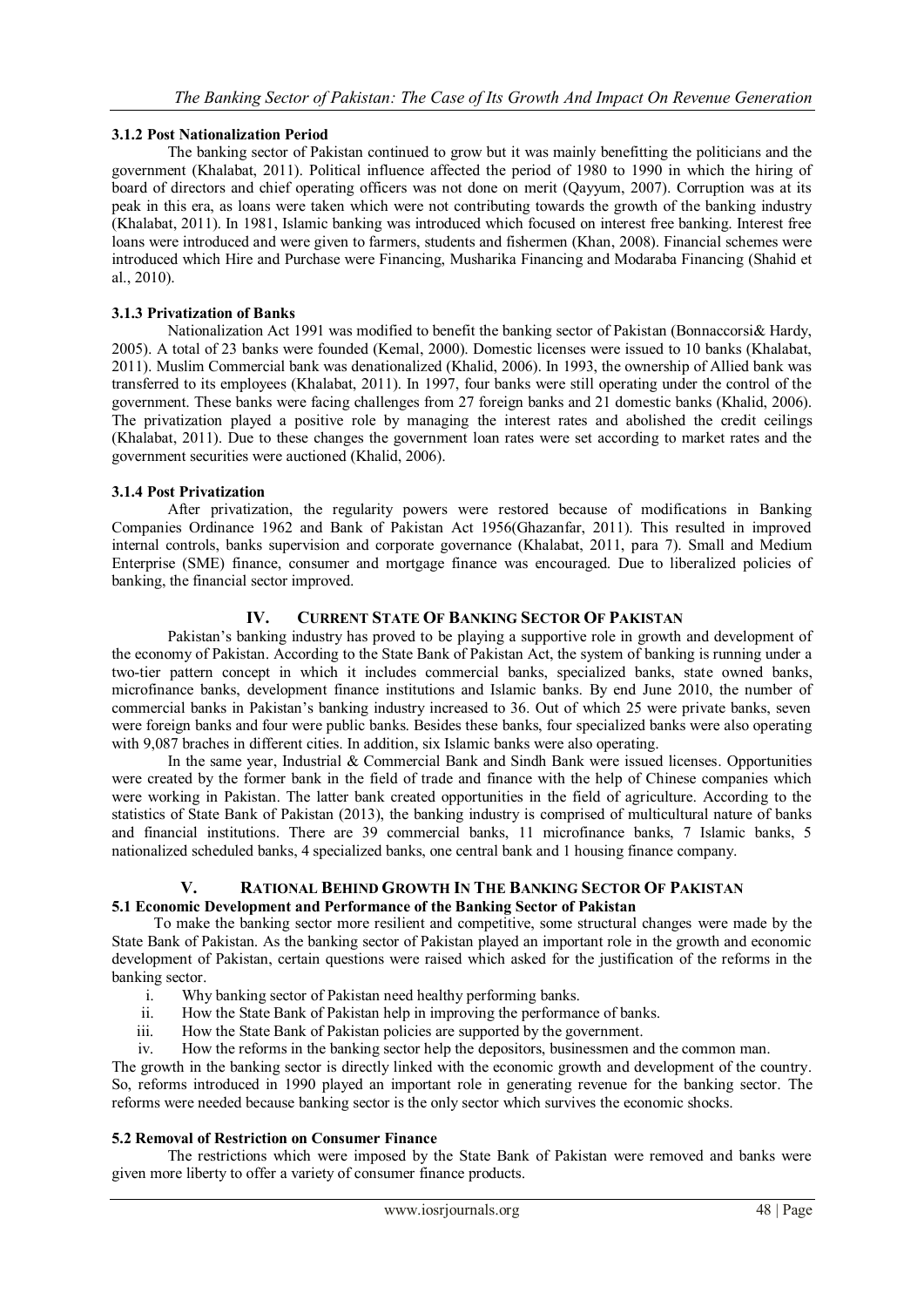# **5.3 Micro financing**

The State Bank of Pakistan brought microfinance under its regulation and supervision so the facility of rural finance and micro credit could be provided to a large population of Pakistan. The regulatory and licensing requirements were made easy. The micro credit institutions were opened at provincial and national level.

#### **5.4 Establishment of Small and Medium Enterprise Banks**

Small and Medium Enterprise(SME) Banks were established by the State Bank of Pakistan to empower the entrepreneurs of the country by providing credit on easy terms. The loans were approved on the basis of asset conversion cycles and cash flow generation without any collateral. The SME establishment played a major role in the growth of the banking sector of Pakistan.

# **5.5 Reduction of Corporate Tax**

The Government of Pakistan played an important role in the growth of the banking sector by reducing the corporate tax from 58% to 35%. This encouraged the banking sector to become more profitable.

#### **5.6 Introduction of Islamic Banking**

Islamic banking was introduced in Pakistan because it supports the idea of interest free banking which is a very popular idea. Since Pakistan is an Islamic State and most of the population of Pakistan avoids using the conventional banking because it is based on interest.

#### **5.7 Privatization of Banks**

The privatization of banks by the government of Pakistan resulted in growth in the banking sector because of increased competition. The assets which were previously in the hand of the public sector were transferred to the private sector. After 1990, 80 percent of the assets were transferred to the private sector.

#### **5.8 Mortgage Financing**

The banks of Pakistan started to provide a wide variety of banking services in mortgage financing and some steps were taken to encourage the mortgage financing in Pakistan. The upper ceiling was raised; the tax was reduced on the interest payment of the mortgage. The long term funds were raised through rated and listed instruments so the long term assets and liabilities could be matched with them.

#### **5.9 Introduction of Agriculture Credit Schemes**

The commercial banks of Pakistan played an important role in lending credit to the agriculture sector through different schemes. The previous schemes were limited to only production loans but after the liberalization of the banking sector, the whole agriculture sector was provided loans through different schemes.

# **VI. GROWTH IN THE BANKING SECTOR OF PAKISTAN AND THE IMPACT ON REVENUE GENERATION 2007 TO 2012**

The banking sector of Pakistan relies mostly on the government policies of Pakistan. After the 2002 elections, the newly established government formulated policies which supported the growth of the banking sector. This sector in the past was in the hands of the public sector but after the new policies, competition was seen. The banking sector turned profitable after 2002. The banking sector generated revenue of \$1.1 billion in 2006. The world saw the Global Financial Crisis which was difficult on all sectors of the economy. Despite all the difficulties, the banking sector of Pakistan showed stiffness and it was able to handle the pressures of the Global Financial Crisis. During the crisis, the large banks maintained a very healthy position and the smaller banks started to offer their services to niche markets so they could survive the crisis.

|                     |      |       |      |          |       |      |           |          | Percent |
|---------------------|------|-------|------|----------|-------|------|-----------|----------|---------|
|                     | 2007 | 2008  | 2009 | December | March | June | September | December | March   |
|                     |      |       |      | 2010     | 2011  | 2011 | 2011      | 2011     | 2012    |
| <b>Growth Rates</b> | YoY  | YoY   | YoY  | YoY      | YoY   | YoY  | YoY       | YoY      | YoY     |
| Assets              | 18.8 | 8.8   | 15.8 | 9.3      | 11.7  | 13.7 | 17.2      | 15.0     | 16.6    |
| Loans(Net)          | 10.7 | 18.3  | 2.1  | 3.1      | 5.2   | 4.7  | 3.0       | (0.2)    | 2.8     |
| Deposits            | 18.4 | 9.4   | 13.5 | 13.9     | 13.5  | 16.3 | 14.9      | 14.5     | 16.5    |
| Investments(Net)    | 53.1 | 15.4) | 59.9 | 22.2     | 27.9  | 38.4 | 51.9      | 42.5     | 39.5    |
| Equity              | 35.3 | 3.4   | 17.3 | 5.9      | 5.6   | 8.1  | 14.9      | 12.4     | 12.9    |

Source: State Bank of Pakistan

#### **6.1 Assets**